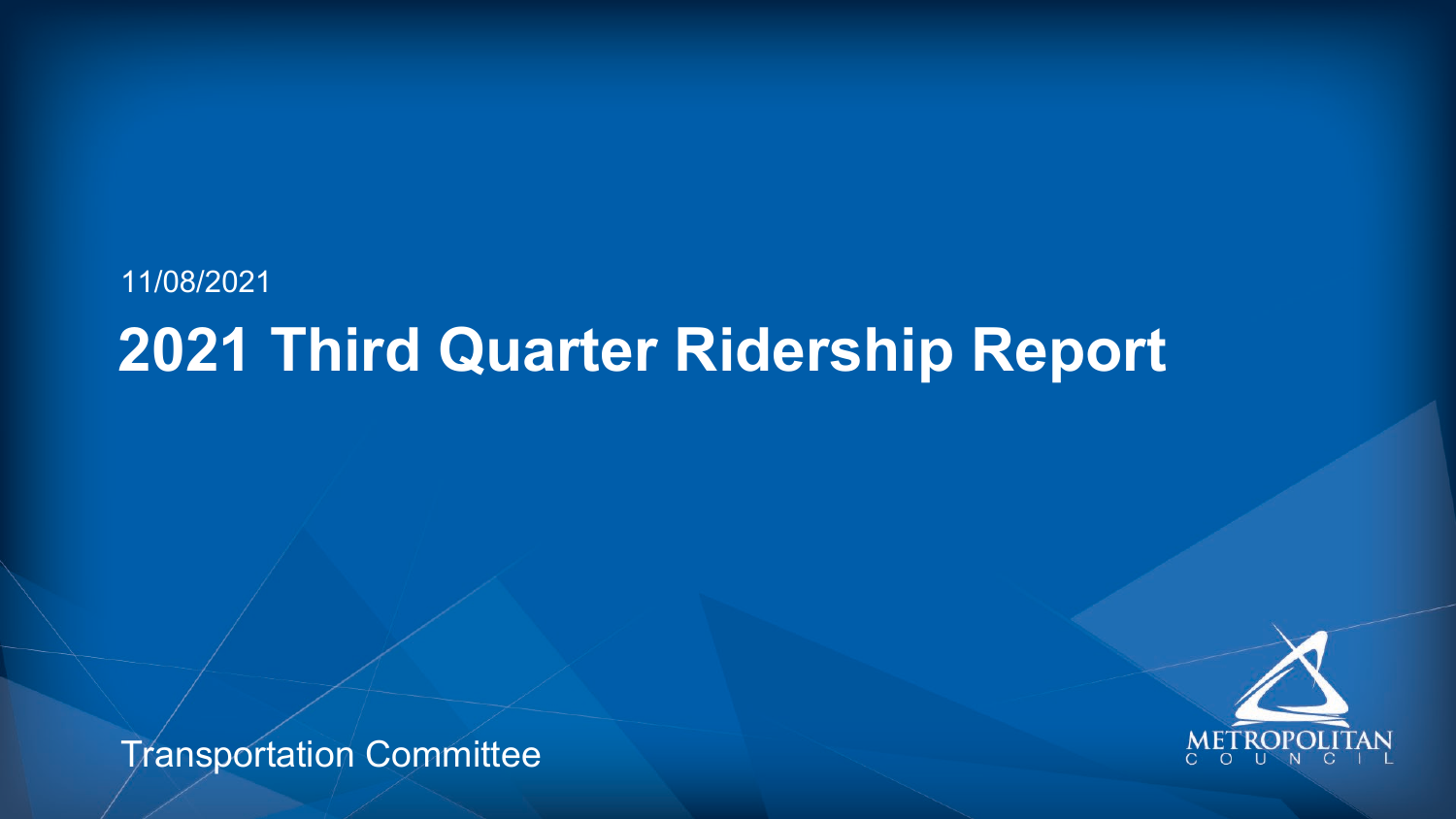2



C O U N C

### **Council Ridership – 2029-2021 2019 YTD: 62,266,167 2020 YTD: 30,802,204 2021 YTD: 25,735,153**

Ridership (millions) Ridership (millions)

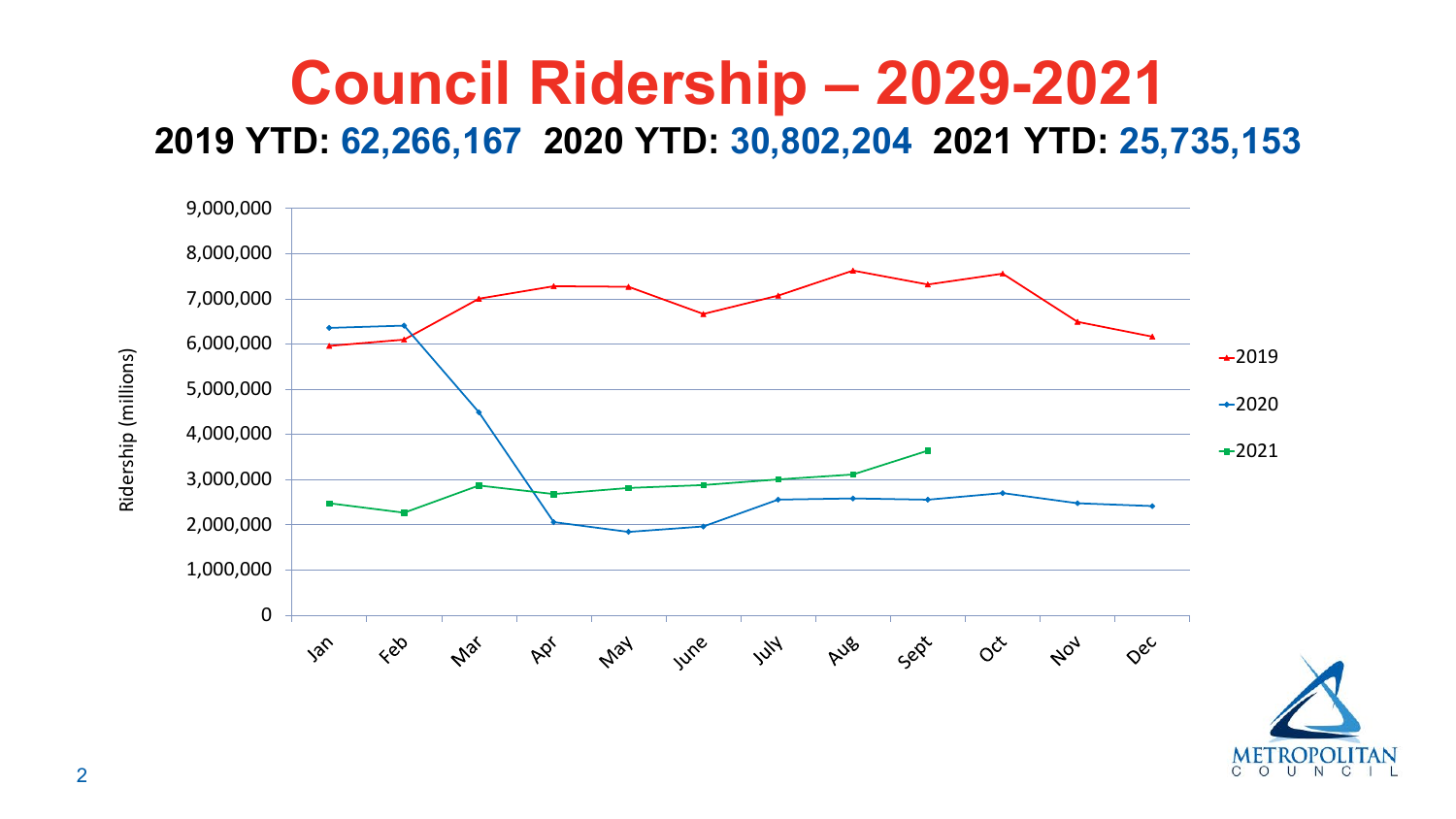### **Council Ridership by Mode – Q1 through Q3 2019 YTD: 62,266,167 2020 YTD: 30,802,204 2021 YTD: 25,735,153**



#### **2021 Mode and Percent of Total Rides**

- $\blacksquare$  Van Pool < 1%
- **Metro Mobility 5%**
- **Transit Link**  $\leq 1\%$
- $\blacksquare$  North Star < 1%
- Light Rail 29%
- **BRT** 7%
- Commuter & Express 2%
- Local 56%

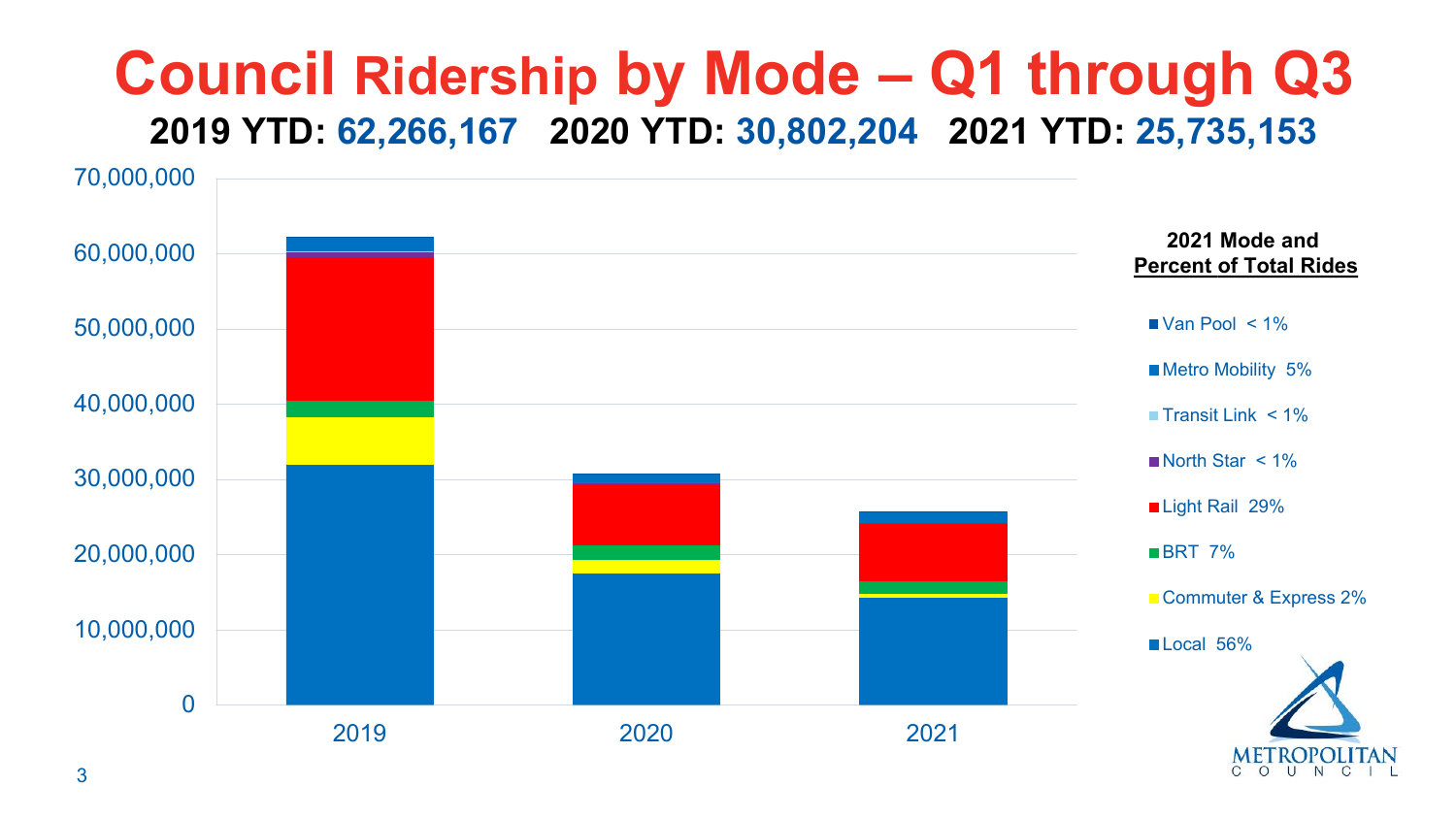

## **Council Ridership by Mode – Q1 through Q3 2019 YTD: 62,266,167 2020 YTD: 30,802,204 2021 YTD: 25,735,153**

| <b>Mode</b>           | 2020        | 2021       | <b>Nominal</b><br><b>Change</b> | % Change |
|-----------------------|-------------|------------|---------------------------------|----------|
| <b>Bus</b>            | 21,314,316  | 16,628,037 | $-4,686,279$                    | $-22%$   |
| <b>Light Rail</b>     | 8, 147, 838 | 7,561,866  | $-585,972$                      | $-7\%$   |
| <b>Northstar</b>      | 145,039     | 32,671     | $-112,368$                      | $-77%$   |
| <b>Metro Mobility</b> | 1,063,484   | 1,372,093  | 308,609                         | 29%      |
| <b>Fransit Link</b>   | 88,405      | 100,726    | 12,321                          | 14%      |
| Vanpool               | 43,122      | 39,760     | $-3,362$                        | $-8%$    |
| <b>Council Total</b>  | 30,802,204  | 25,735,153 | $-5,067,051$                    | $-16%$   |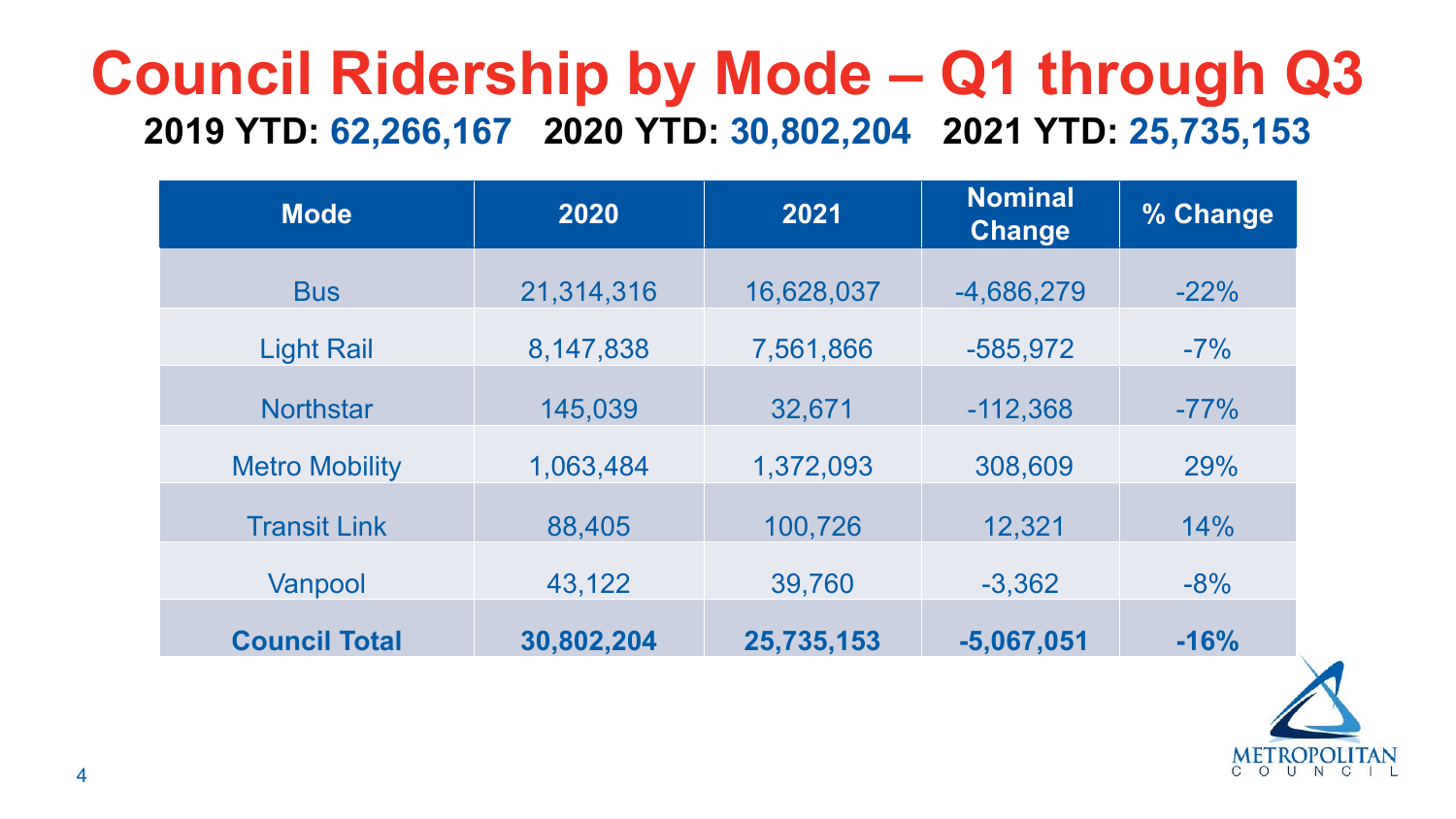

### **Council Ridership by Mode – Quarter 3 2020 3rd Quarter: 7,691,019 2021 3rd Quarter: 9,753,517 (27%)**

| <b>Mode</b>           | 2020      | 2021      | <b>Nominal</b><br><b>Change</b> | % Change |
|-----------------------|-----------|-----------|---------------------------------|----------|
| <b>Bus</b>            | 5,496,203 | 6,342,535 | 846,332                         | 15%      |
| <b>Light Rail</b>     | 1,827,199 | 2,870,895 | 1,043,696                       | 57%      |
| <b>Northstar</b>      | 6,860     | 15,951    | 9,091                           | 133%     |
| <b>Metro Mobility</b> | 325,455   | 467,196   | 141,741                         | 44%      |
| <b>Transit Link</b>   | 23,630    | 43,628    | 19,998                          | 85%      |
| Vanpool               | 11,672    | 13,312    | 1,640                           | 14%      |
| <b>Council Total</b>  | 7,691,019 | 9,753,517 | 2,062,498                       | 27%      |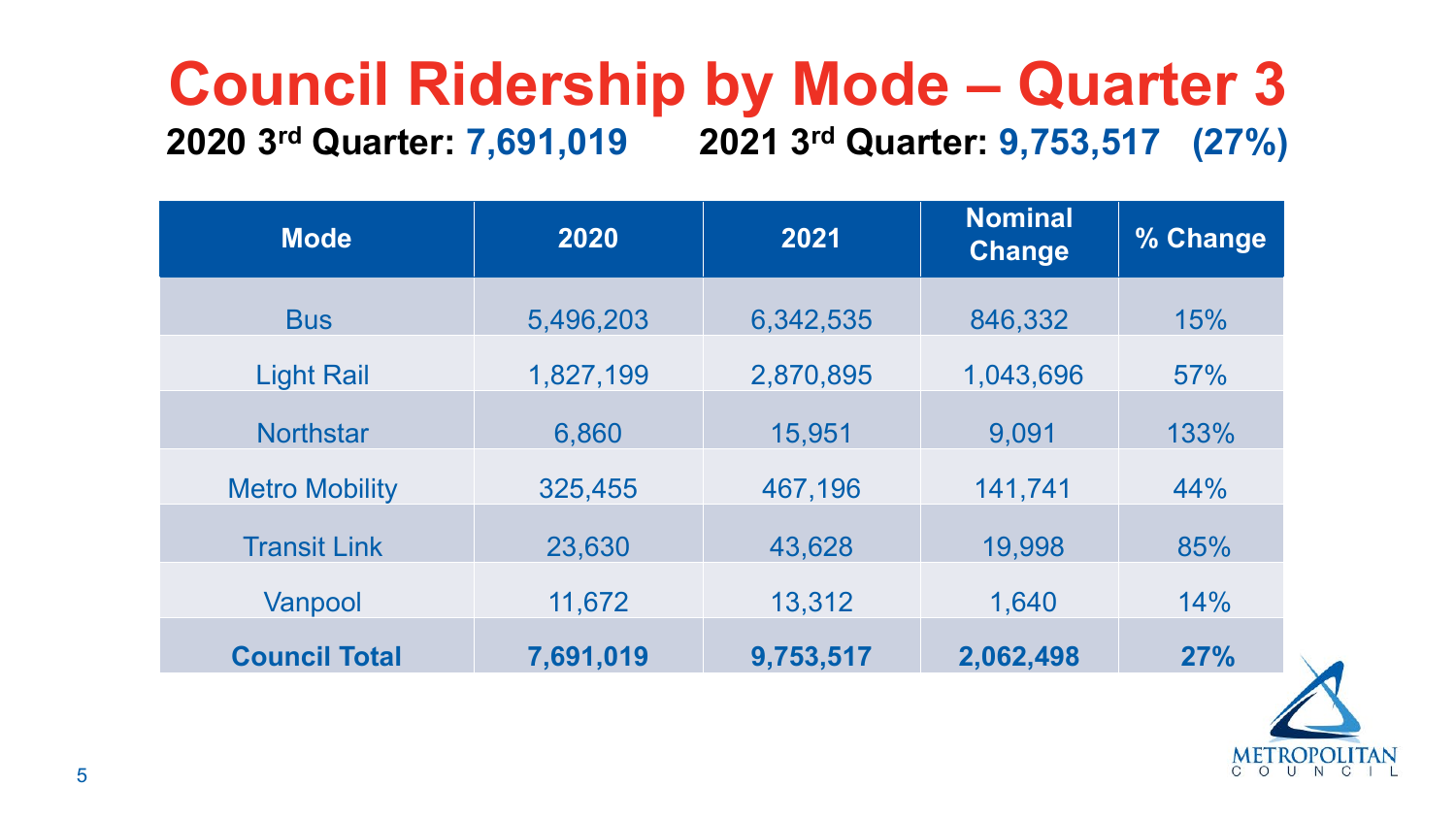### **Bus Ridership – Quarter 3 2020 Q3: 5,496,203 2021 Q3: 6,342,535 (15%)**

| <b>Bus Mode</b>          | 2020      | 2021    |
|--------------------------|-----------|---------|
| Local                    | 4,814,715 | 5,407,8 |
| <b>Bus Rapid Transit</b> | 550,704   | 655,78  |
| <b>Express</b>           | 130,784   | 278,91  |
| <b>Council Total</b>     | 5,496,203 | 6,342,5 |

| <b>Bus Mode</b>          | 2020      | 2021      | <b>Nominal</b><br>Change | % Change |
|--------------------------|-----------|-----------|--------------------------|----------|
| Local                    | 4,814,715 | 5,407,845 | 593,130                  | 12%      |
| <b>Bus Rapid Transit</b> | 550,704   | 655,780   | 105,076                  | 19%      |
| <b>Express</b>           | 130,784   | 278,910   | 148,126                  | 113%     |
| <b>Council Total</b>     | 5,496,203 | 6,342,535 | 846,332                  | 15%      |

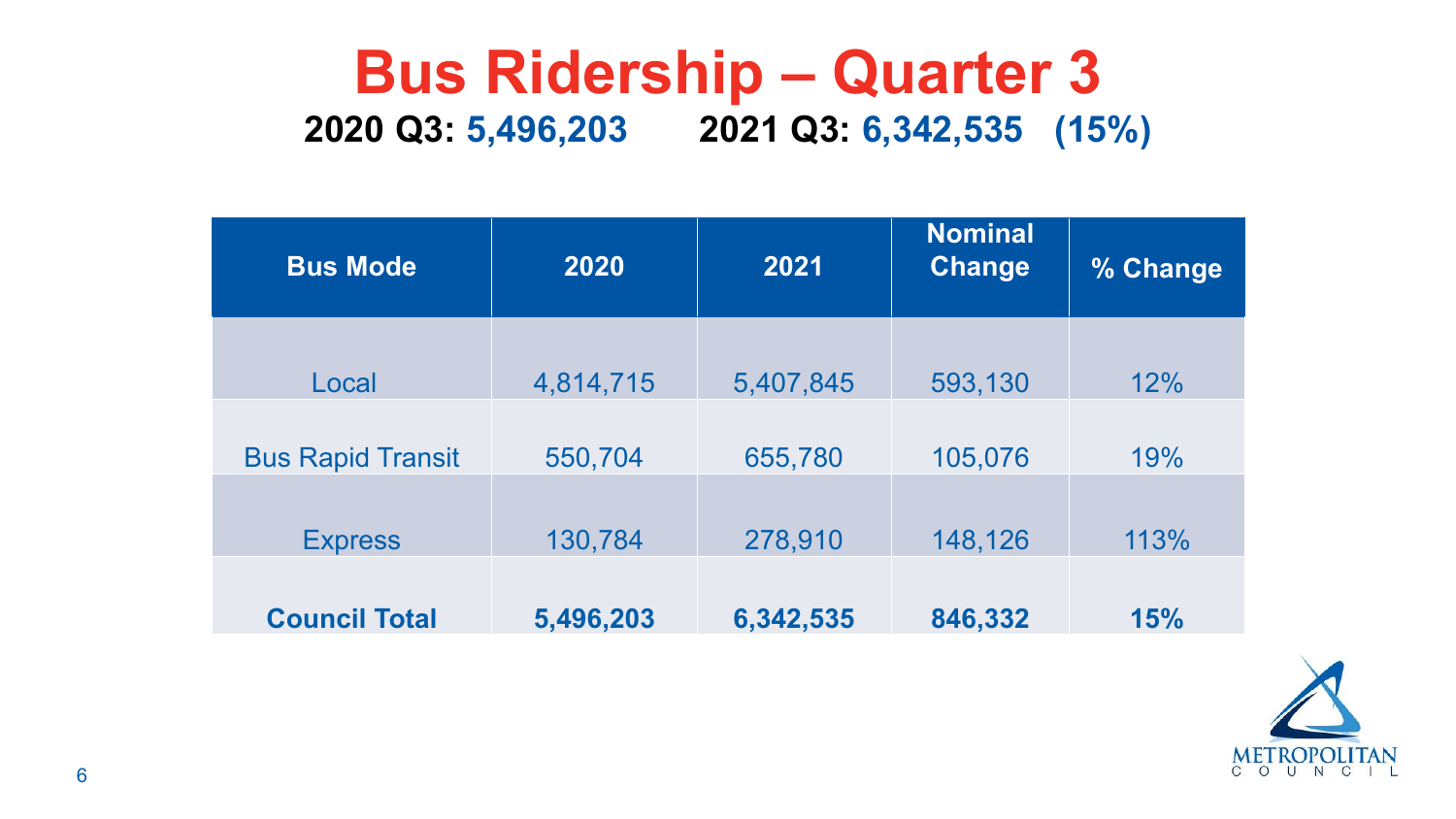# **Metro Transit express bus ridership Q3**

**Express Bus** 



**Increase** associated with return to University of Minnesota, downtown offices



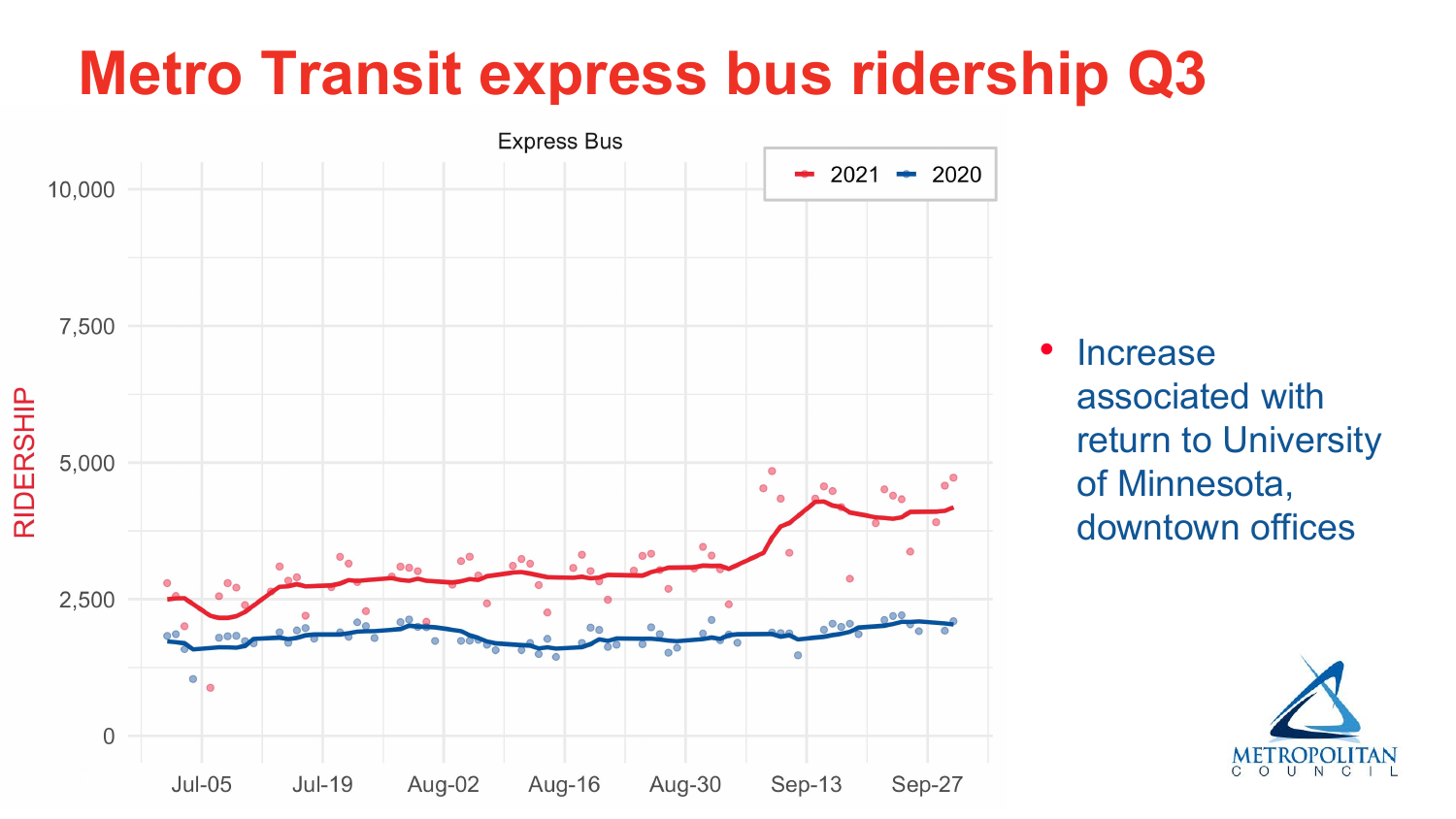# **Telework patterns emerge from ridership**

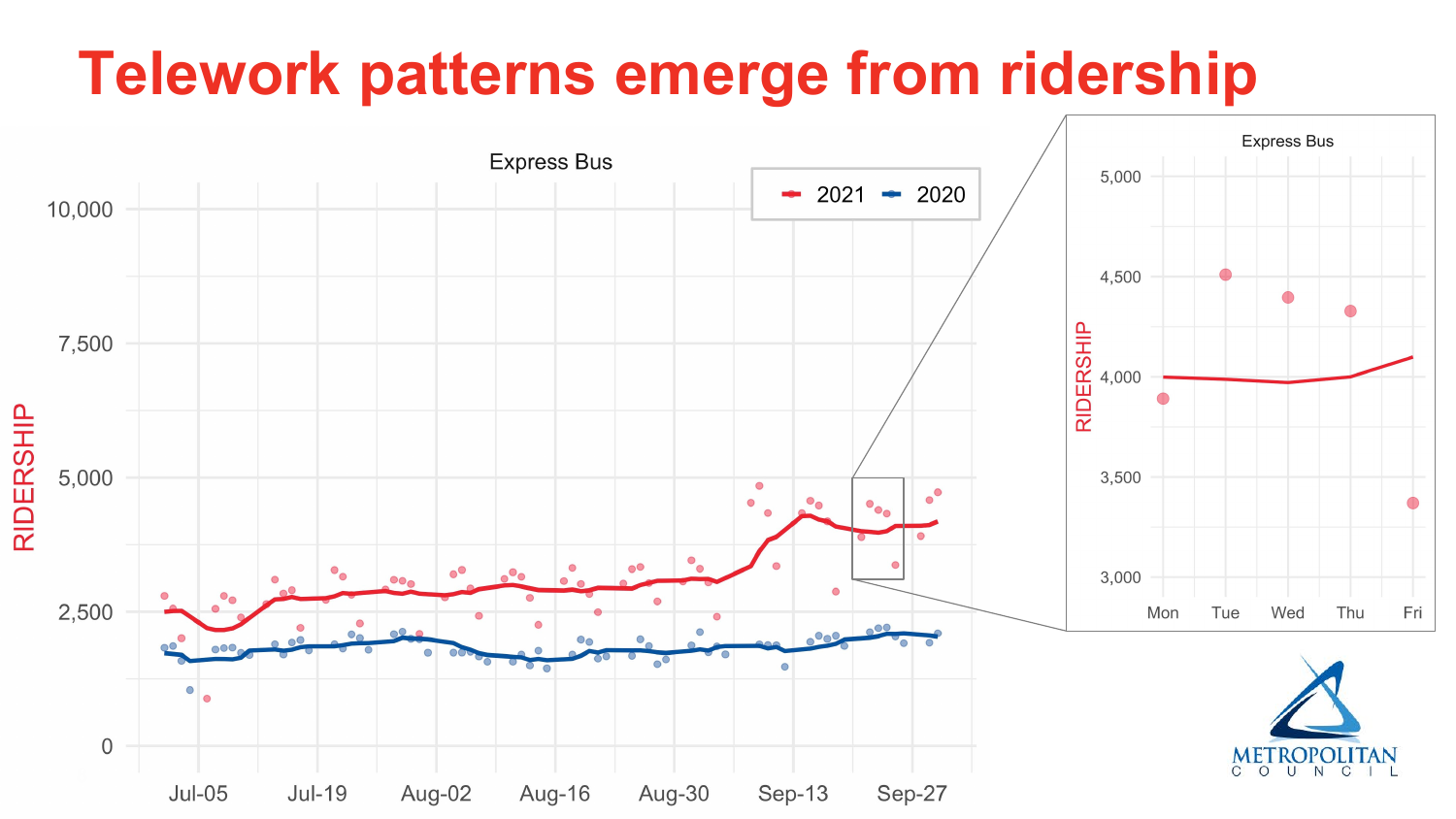- Ridership growth is real
	- Q3 growth across comparable COVID periods year over year
	- September jump: return to school + return to office + fare promotion
- Express ridership shows continued telework impact
- YTD results suggest annual increases unlikely



# **Key Take-Aways**